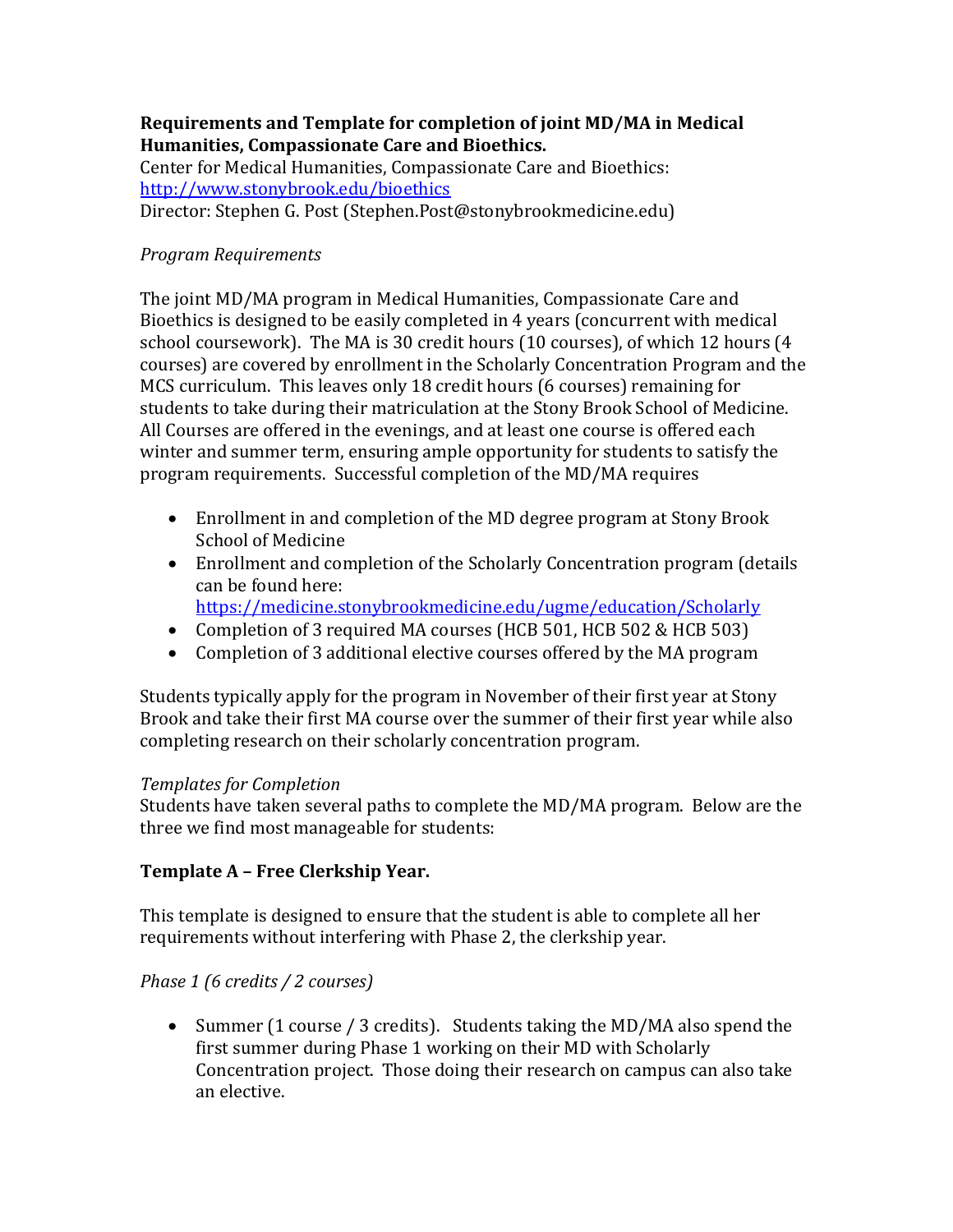• Fall of  $2<sup>nd</sup>$  Year (1 course / 3 credits). Students can take 1 course during their third semester in Medical school—the Fall after their first summer. Students taking this approach are encouraged to enroll in one of the required courses at this time.

#### *Phase 2 (0 credits / 0 courses)*

Students will spend their clerkship year gaining experience working with patients that they will bring to bear upon their coursework in Phase 3

#### *Phase 3 (12 credits / 4 courses)*

Students will have 4 courses remaining to take over the 18 month period of phase 3. Most often students take 1 course per semester, with an additional elective during one of these semesters. Students will complete their Scholarly Concentration research at this time.

## **Template B – Even Spread**

This template is designed to spread students' coursework evenly over their time in medical school without overburdening them during any one period.

#### *Phase 1 (3 credits / 1 course)*

Summer (1 course / 3 credits).Students taking the MD/MA also spend the first summer during Phase 1 working on their MD with Scholarly Concentration project. Those doing their research on campus can also take an elective.

#### *Phase 2 (3 credits / 1 course)*

Students following this template should choose one of the required courses to take during their clerkship years. Students in the past have had no difficulty arranging to leave clerkships by 5:45 one day a week to attend classes, and our faculty can accommodate those students who show up late for class occasionally due to their clerkship obligations.

#### *Phase 3 (12 credits / 4 courses)*

Students should take the remaining 2 required credits during this period and identify one elective to take. Students will complete their Scholarly Concentration research at this time.

#### **Template C – Light Phase Three**

This template is designed to allow the student to finish the maximal amount of coursework that is managable as early in their medical school career as possible.